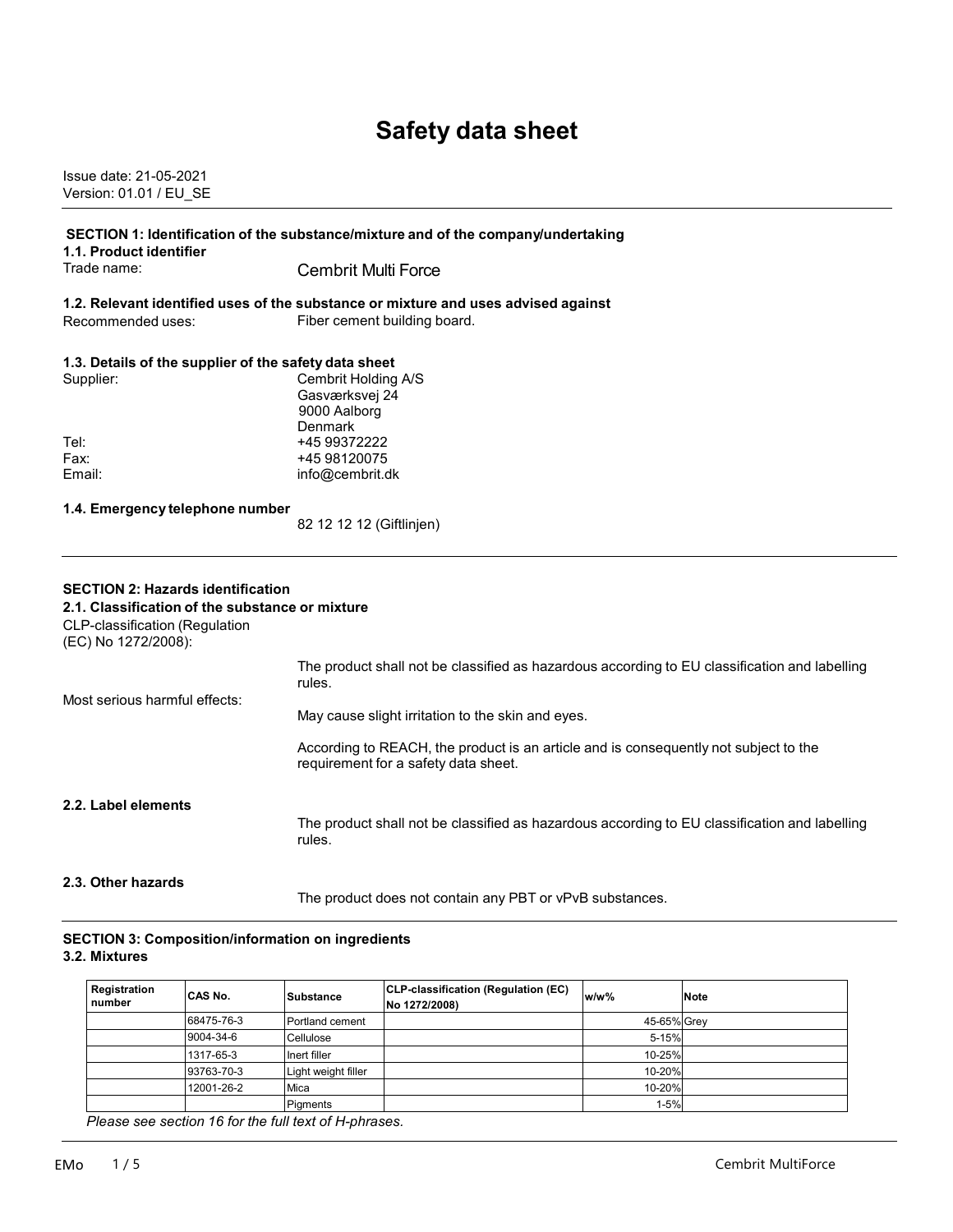## **SECTION 4: First aid measures 4.1. Description of first aid measures** Inhalation: Seek fresh air. Seek medical advice in case of persistent discomfort. Ingestion: Wash out mouth thoroughly and drink 1-2 glasses of water in small sips. Seek medical advice in case of discomfort. Skin: Wash skin with soap and water. Seek medical advice in case of persistent discomfort. Eyes Flush with water (preferably using eye wash equipment) until irritation subsides. Seek medical advice if symptoms persist. Other information: When obtaining medical advice, show the safety data sheet or label. **4.2. Most important symptoms and effects, both acute and delayed** May cause slight irritation to the skin and eyes. **4.3. Indication of any immediate medical attention and special treatment needed** Treat symptoms. No special immediate treatment required. **SECTION 5: Firefighting measures 5.1. Extinguishing media** The product is not directly flammable. Choose extinguishing agents based on the surrounding fire. Unsuitable extinguishing media Do not use water stream, as it may spread the fire. **5.2. Special hazards arising from the substance or mixture** The product is not directly flammable. Avoid inhalation of vapour and fumes – seek fresh air. **5.3. Advice for firefighters** Wear Self-Contained Breathing Apparatus (SCBA) with chemical resistant gloves. **SECTION 6: Accidental release measures 6.1. Personal precautions, protective equipment and emergency procedures** For non-emergency personnel: For emergency responders: Normal protective clothing equivalent to EN 469 is recommended. **6.2. Environmental precautions** Prevent spillage from entering drains and/or surface water. **6.3. Methods and material for containment and cleaning up** Sweep up/collect spills for possible reuse or transfer to suitable waste containers. **6.4. Reference to other sections** See section 8 for type of protective equipment. See section 13 for instructions on disposal. **SECTION 7: Handling and storage 7.1. Precautions for safe handling** Running water and eye wash equipment should be available. Wash hands before breaks, before using restroom facilities, and at the end of work. **7.2. Conditions for safe storage, including any incompatibilities** Store in a dry area. **7.3. Specific end use(s)** None. **SECTION 8: Exposure controls/personal protection 8.1. Control parameters** Legal basis: Commission Directive 2000/39/EC (Occupational Exposure Limits). Last amended by Commission Directive 2009/161/EU. Contains no substances subject to reporting requirements.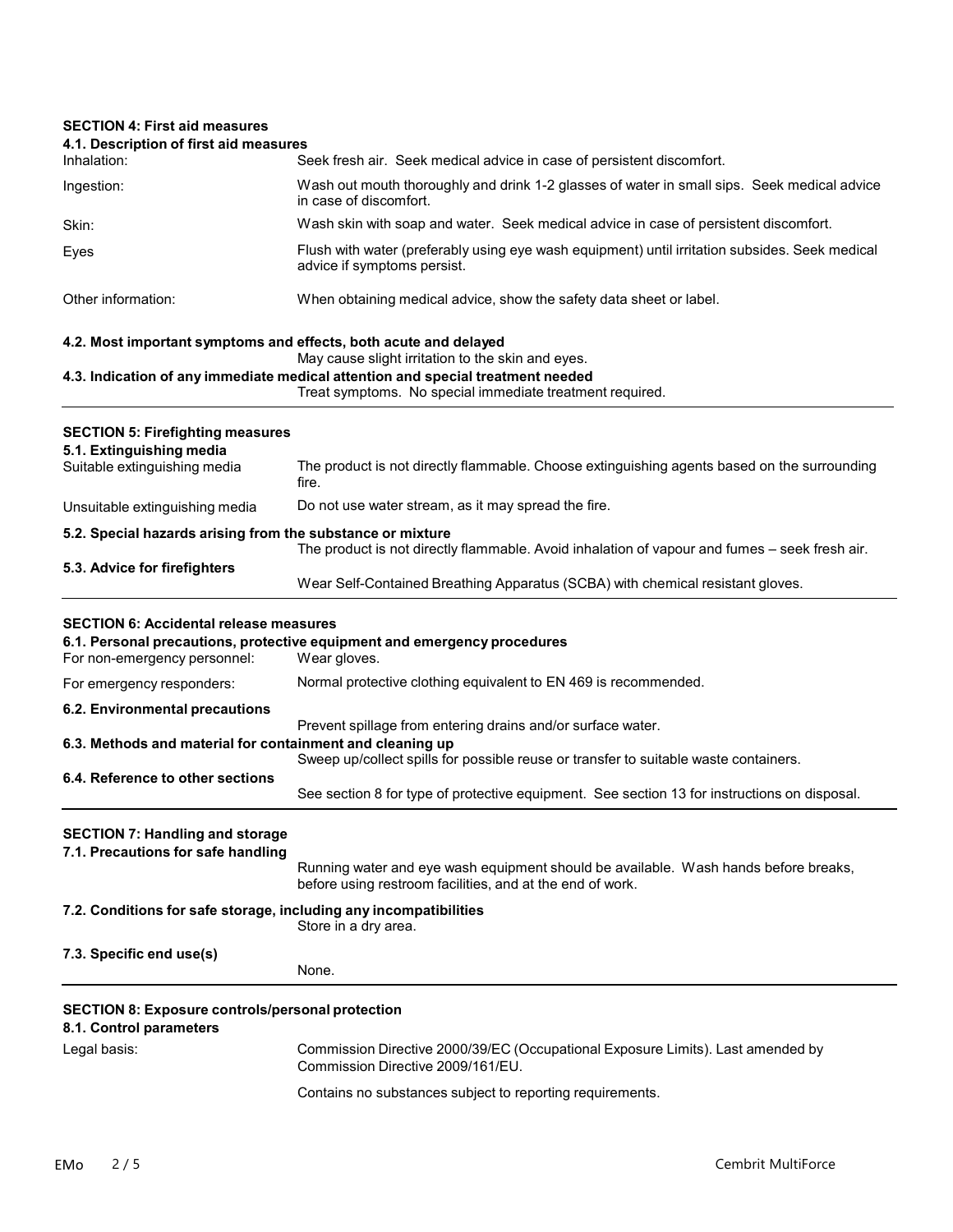| 8.2. Exposure controls<br>Appropriate engineering controls: | Wear the personal protective equipment specified below.                                                                                                                    |
|-------------------------------------------------------------|----------------------------------------------------------------------------------------------------------------------------------------------------------------------------|
| Personal protective equipment,<br>eye/face protection:      | Wear safety goggles if there is a risk of dust contact with eyes. Eye protection must conform to<br>EN 166.                                                                |
| Personal protective equipment,<br>skin protection:          | Wear gloves. Gloves must conform to EN 374.                                                                                                                                |
| Personal protective equipment,<br>respiratory protection:   | Wear respiratory protective equipment with P2 filter when performing dusty work. Respiratory<br>protection must conform to one of the following standards: EN 136/140/145. |
| Environmental exposure controls:                            | Ensure compliance with local regulations for emissions.                                                                                                                    |

## **SECTION 9: Physical and chemical properties**

| 9.1. Information on basic physical and chemical properties |                                                                 |
|------------------------------------------------------------|-----------------------------------------------------------------|
| State:                                                     | Solid substance                                                 |
| Colour:                                                    | Grey                                                            |
| Odour:                                                     | No data                                                         |
| Odour threshold:                                           | No data                                                         |
| pH (solution for use):                                     | No data                                                         |
| pH (concentrate):                                          | Approx. 11 (Due to calcium hydroxide, pH will reduce over time) |
| Melting point/freezing point:                              | No data                                                         |
| Initial boiling point and boiling                          |                                                                 |
| range:                                                     | No data                                                         |
| Flash point:                                               | No data                                                         |
| Evaporation rate:                                          | No data                                                         |
| Flammability (solid, gas):                                 | No data                                                         |
| Upper/lower flammability limits:                           | No data                                                         |
| Upper/lower explosive limits:                              | No data                                                         |
| Vapour pressure:                                           | No data                                                         |
| Vapour density:                                            | No data                                                         |
| Relative density:                                          | 1.8                                                             |
| Solubility:                                                | Solubility in water: Insoluble                                  |
| Partition coefficient                                      |                                                                 |
| n-octanol/water:                                           | No data                                                         |
| Auto-ignition temperature:                                 | No data                                                         |
| Decomposition temperature:                                 | >150°C. 250°C: the product loses 90% of it's initial strength.  |
| Viscosity:                                                 | No data                                                         |
| Explosive properties:                                      | No data                                                         |
| Oxidising properties:                                      | No data                                                         |
| 9.2. Other information                                     |                                                                 |
|                                                            | None.                                                           |

#### **SECTION 10: Stability and reactivity**

| 10.1. Reactivity                          | Not reactive.                                                                 |
|-------------------------------------------|-------------------------------------------------------------------------------|
| 10.2. Chemical stability                  |                                                                               |
| 10.3. Possibility of hazardous reactions  | The product is stable when used in accordance with the supplier's directions. |
|                                           | None known.                                                                   |
| 10.4. Conditions to avoid                 | None known.                                                                   |
| 10.5. Incompatible materials              | None known.                                                                   |
| 10.6. Hazardous<br>decomposition products | None known.                                                                   |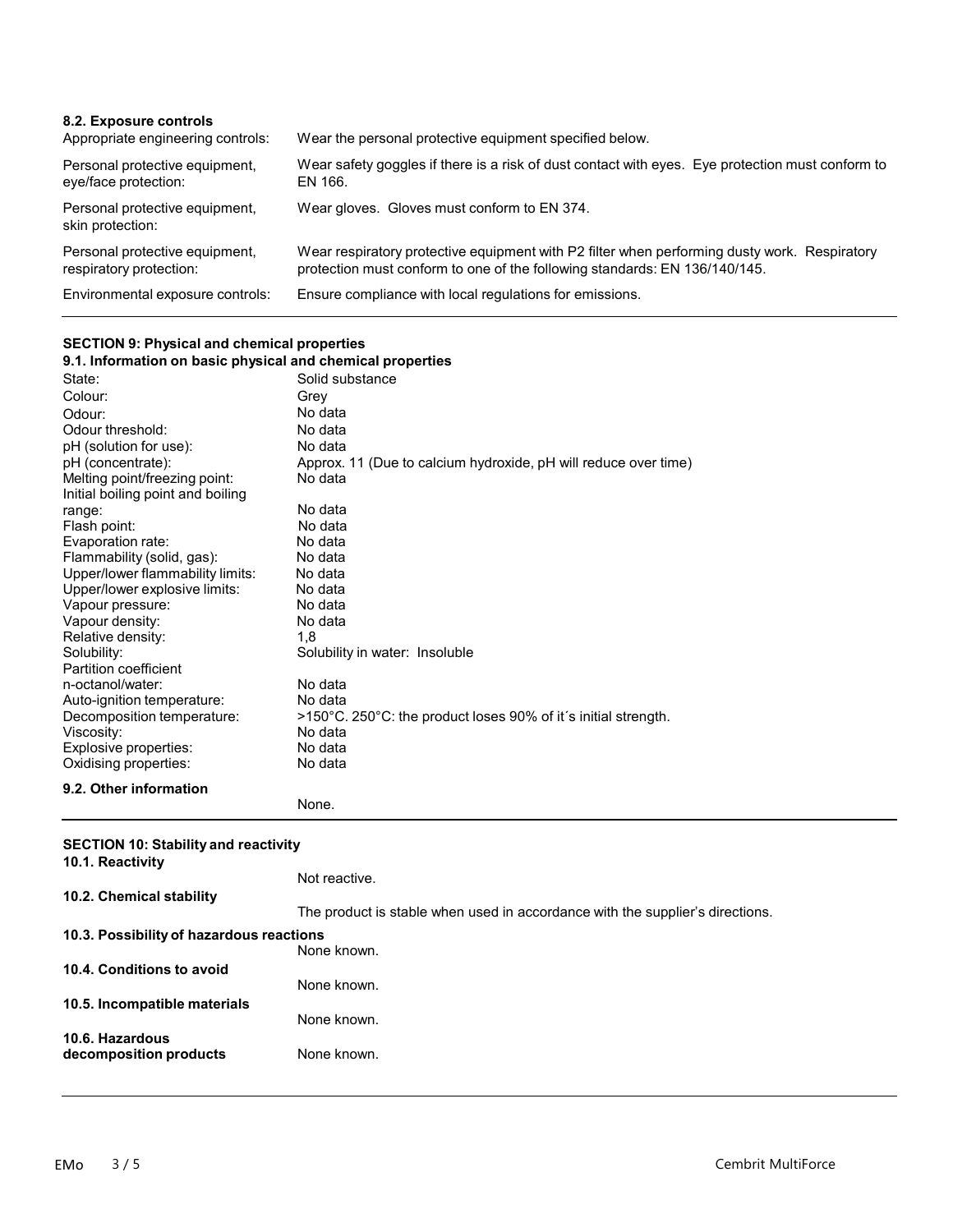### **SECTION 11: Toxicological information**

#### **11.1. Information on toxicological effects**

| Acute toxicity - oral:                              | The product does not have to be classified. Test data are not available.                                                                  |
|-----------------------------------------------------|-------------------------------------------------------------------------------------------------------------------------------------------|
| Acute toxicity - dermal:                            | The product does not have to be classified. Test data are not available.                                                                  |
| Acute toxicity - inhalation:                        | The product does not have to be classified. Test data are not available.                                                                  |
| Skin corrosion/irritation:                          | May cause slight irritation. The product does not have to be classified. Test data are not<br>available.                                  |
| Serious eye damage/eye irritation:                  | May cause eye irritation. The product does not have to be classified. Test data are not<br>available.                                     |
| Respiratory sensitisation or skin<br>sensitisation: | The product does not have to be classified. Test data are not available.                                                                  |
| Germ cell mutagenicity:                             | The product does not have to be classified. Test data are not available.                                                                  |
| Carcinogenic properties:                            | The product does not have to be classified. Test data are not available.                                                                  |
| Reproductive toxicity:                              | The product does not have to be classified. Test data are not available.                                                                  |
| Single STOT exposure:                               | Inhalation of dust may cause irritation to the upper airways. The product does not have to be<br>classified. Test data are not available. |
| Repeated STOT exposure:                             | The product does not have to be classified. Test data are not available.                                                                  |
| Aspiration hazard:                                  | The product does not have to be classified. Test data are not available.                                                                  |
| Other toxicological effects:                        | None known.                                                                                                                               |

| <b>SECTION 12: Ecological information</b><br>12.1. Toxicity                 |                                                                                   |
|-----------------------------------------------------------------------------|-----------------------------------------------------------------------------------|
|                                                                             | The product does not have to be classified. Test data are not available.          |
| 12.2. Persistence and degradability                                         |                                                                                   |
|                                                                             | Not expected to be biodegradable.                                                 |
| 12.3. Bioaccumulative potential                                             |                                                                                   |
|                                                                             | No bioaccumulation expected.                                                      |
| 12.4. Mobility in soil                                                      |                                                                                   |
|                                                                             | Hardens to a firm, non-mobile mass.                                               |
| 12.5. Results of PBT and vPvB assessment                                    |                                                                                   |
|                                                                             | The product does not contain any PBT or vPvB substances.                          |
| 12.6. Other adverse effects                                                 |                                                                                   |
|                                                                             | None known.                                                                       |
| <b>SECTION 13: Disposal considerations</b><br>13.1. Waste treatment methods |                                                                                   |
|                                                                             | Do not discharge large quantities of concentrated spills and residue into drains. |

Contact the local authorities. EWC code: 17 01 01 Concrete